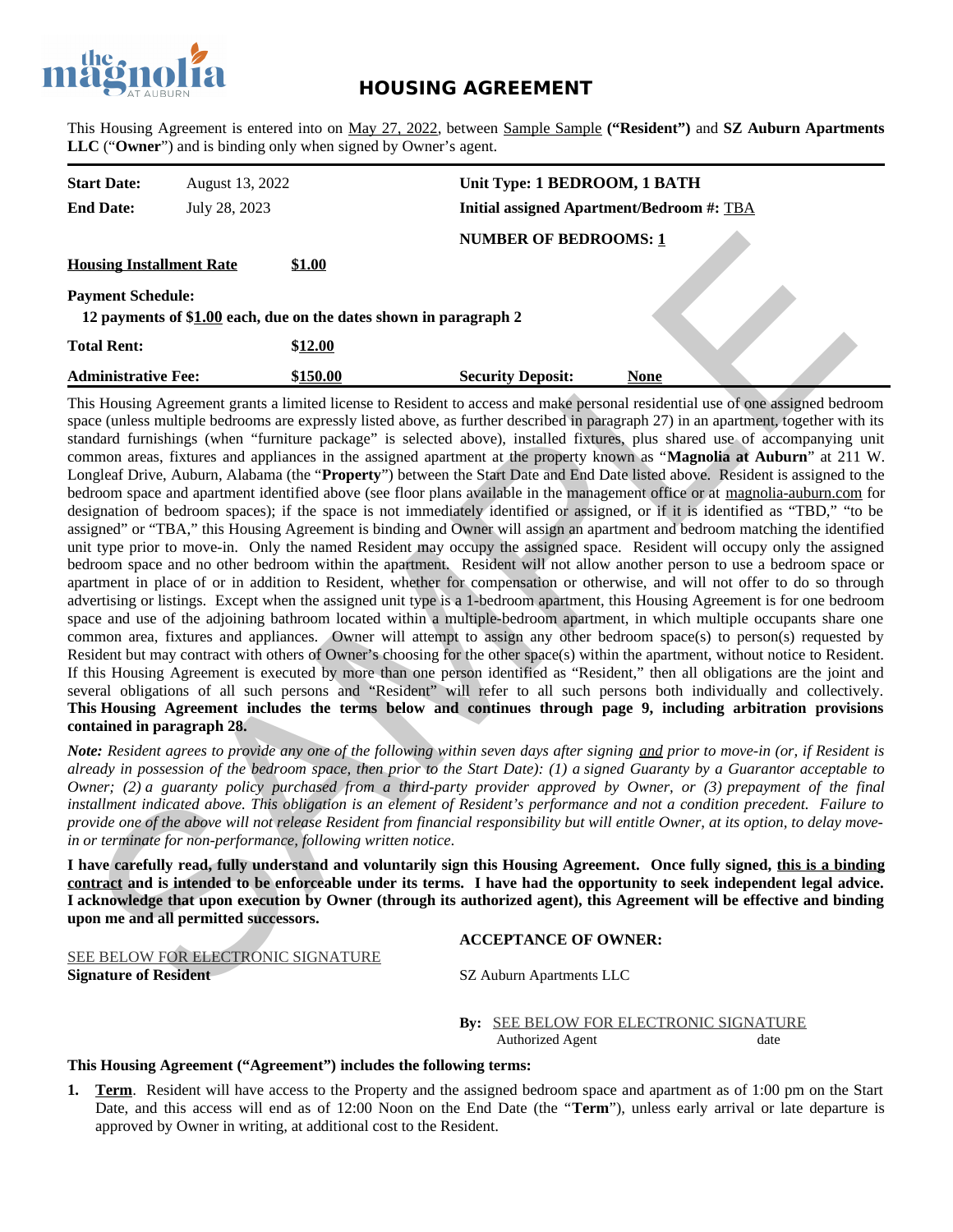**2. Payment.** Resident accepts financial responsibility for the full Term of the Agreement, regardless of whether the assigned bedroom space is occupied for the duration of the full Term or at all. Resident agrees to make full and prompt payment to Owner according to the payment schedule specified below, without demand of Owner, together with all additional charges or fees applicable under this Agreement. **The Total Rent stated above is a fixed price for the entire Term and is payable in equal installments for convenience; there is no proration or adjustment for any partial month of occupancy.** Payment may be made by personal check, money order or cashier's check, or in Owner's discretion by credit card, check card, electronic check, or by direct bank transfer, provided that Owner reserves the right to charge processing fees as appropriate for such payment methods. Cash will not be accepted. If any payment is returned unpaid, Owner may require Resident to make future payments by certified funds. Payment (including by mail) is deemed made only when actually received by Owner or its agent, subject to clearance of funds. Resident's payment obligation is a promise by Resident which is independent from all of Owner's and its agent's promises, duties and obligations. To cover Owner's added costs for late payment, each payment will be increased by **\$30** as a late charge if not received by the close of business within two calendar days after the date due and will be increased by an additional **\$5 per day** thereafter until paid in full, with a maximum late charge of \$155 for any single unpaid installment. At Owner's option and without notice to Resident, any amounts owed by Resident, including but not limited to late charges, returned check fees, utility overages, damage or replacement costs, and any amount owed by Resident to Owner under a separate agreement, will be considered Rent under the terms of this Agreement. In the event any payment is past due, Owner may take legal action for possession and payment. To cover Owner's added costs for processing of payments that are dishonored or returned due to insufficient funds, each such payment will be increased by \$30 as a returned payment charge and will not be considered paid until valid payment has been received. Payment should be mailed or delivered to **Magnolia at Auburn, 211 W. Longleaf Drive, Auburn, AL 36832**. Acceptance by Owner of any payment shall not constitute a waiver of Owner's right to terminate this Agreement and/or claim any damages. Unpaid charges past due more than 30 days will also bear additional interest at 12% per annum, as allowed by law, from such date through the date of payment in full. Even we show the same of the same of the same of the same of the same of the same of the same of the same of the same of the same of the same of the same of the same of the same of the same of the same of the same of the

Payment will be due without proration as follows:

| $1st$ day of August 2022            | \$1.00 | 1 <sup>st</sup> day of February 2023 | \$1.00 |
|-------------------------------------|--------|--------------------------------------|--------|
| $1st$ day of September 2022         | \$1.00 | $1st$ day of March 2023              | \$1.00 |
| 1 <sup>st</sup> day of October 2022 | \$1.00 | 1 <sup>st</sup> day of April 2023    | \$1.00 |
| $1st$ day of November 2022          | \$1.00 | $1st$ day of May 2023                | \$1.00 |
| $1st$ day of December 2022          | \$1.00 | $1st$ day of June 2023               | \$1.00 |
| $1st$ day of January 2023           | \$1.00 | 1 <sup>st</sup> day of July 2023     | \$1.00 |

- **3. Owner; Owner; Agent.** The owner of the Property is SZ Auburn Apartments LLC. Owner has appointed The Scion Group LLC ("Manager") as its property management agent, authorized to act on behalf of Owner. Written correspondence to any of the above should be directed to: **211 W. Longleaf Drive, Auburn, AL 36832**.
- **4. Assignments.** Apartment and bedroom space assignments are made, and may be changed, only by Owner or its agent. **Change requested by Resident:** Resident may request to change assignments to a different apartment. Such change requests by the Resident are only effective upon written approval by Owner in its discretion, subject to the following preconditions: (a) Resident must be in good standing under the Housing Agreement; (b) Resident must prepay a \$200 reassignment fee (refunded if the request is declined); (c) Resident and Owner must sign a written confirmation of the change in assignment, including Resident's agreement to pay the prevailing rate for the new assignment, pro-rated to the date scheduled for relocation; and (d) relocation must be completed within 48 hours or charges will apply on both spaces. **Change by Owner:** Owner reserves the right to relocate Resident to another equivalent bedroom space or apartment at the Property for any reason (*e.g.,* roommate conflict, urgent maintenance, etc.) upon at least three days' notice. In such case, if the new Owner-assigned space carries a lower rate, Resident's charges will be pro-rated and reduced accordingly; if the new Owner-assigned space carries a higher rate, Resident will continue to pay the rate under this Agreement and will not be charged the higher rate. Failure to relocate within the time provided by Owner will be considered a material breach and may also result in charges applying for both spaces.
- **5. Termination; Subletting/Delegation.** Once this Agreement is signed by Owner and Resident, Resident can terminate occupancy by providing written notice to Owner and by fully vacating the premises, provided that **Resident will remain fully responsible for the Total Rent that would have accrued under this Agreement, through the end of the full original Term**. No exception can be made for financial hardship, academic changes, family matters, medical issues, roommate conflict or any other reason. Any charges associated with damage to a bedroom space, apartment or the Property or Resident's failure to vacate completely upon termination, will be payable in addition to the foregoing amount. After such termination, Owner will use its commercially reasonable efforts to contract with other individuals for the use of all available bedroom spaces, including the bedroom space vacated by Resident; if and when all such available bedroom spaces at the Property are fully assigned and occupied and no bedroom spaces remain vacant, Resident will receive a credit equal to the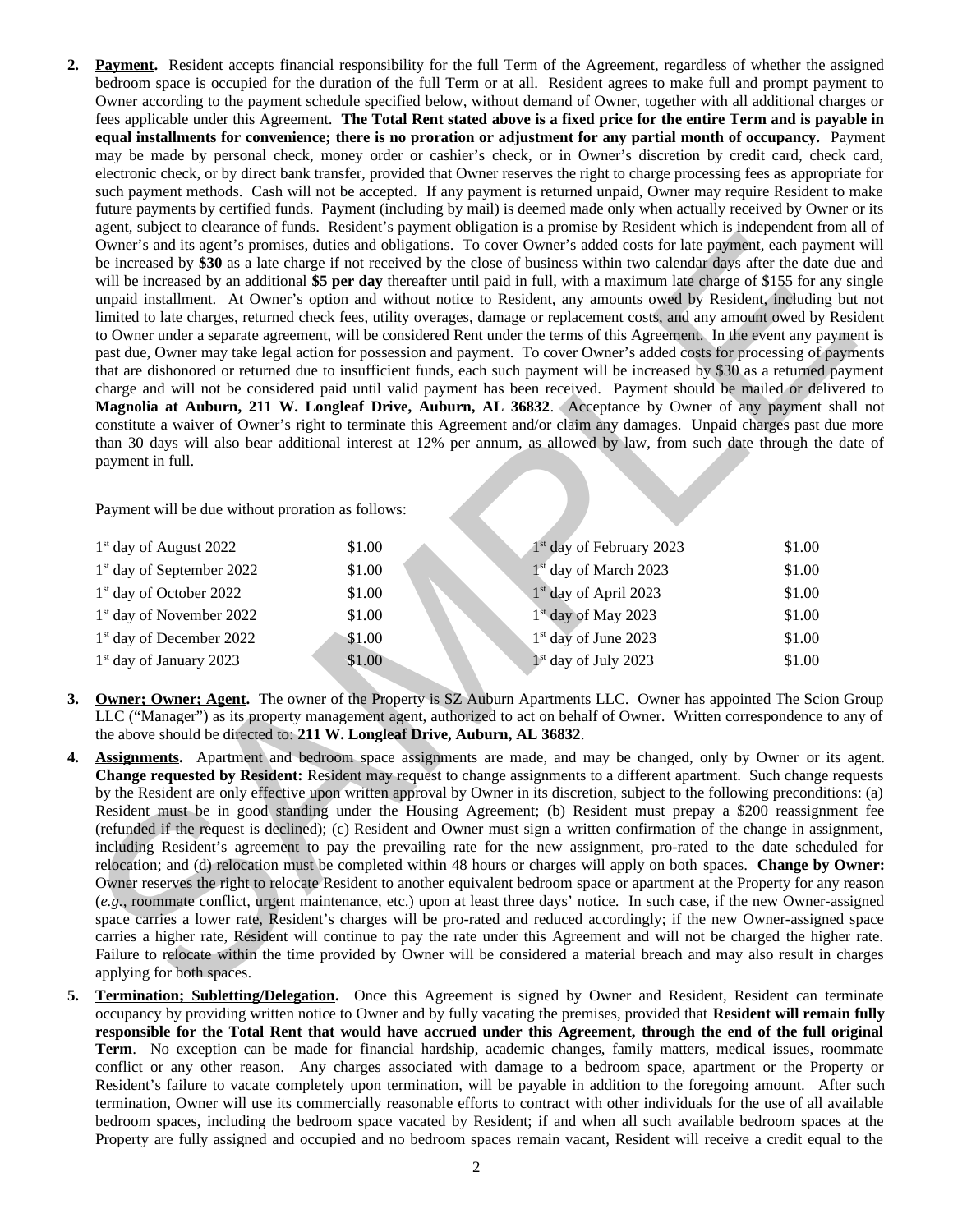remaining charges that would have accrued under this Housing Agreement, prorated from such date through the end of the original term hereof, less a \$200 cancellation/marketing fee which is in addition to all other charges provided herein. Resident understands that due to the nature of student housing, successful mitigation is highly unlikely; therefore, Resident will be responsible for remaining scheduled rent, subject to potential credit for mitigation as described above, and Owner may apply all prepaid amounts (if any) toward Resident's obligation. Resident may not assign or transfer Resident's interest in this Agreement, or any part hereof, nor sublet Resident's right to use the Property, apartment or bedroom space, or any part thereof, nor provide keys to any other person. However, in Owner's sole discretion, Resident may delegate his or her right to use the Property to another person pursuant to Owner's approved delegation form, signed by all parties, if Resident is in good standing under the Agreement and pays to Owner a delegation fee of \$200.

- **6. Move-in; Inspection; Delay.** Before Resident may access or occupy the premises, all required administrative fees, other annual charges and all installments then due must be paid in full with cleared funds and guaranty requirements satisfied . Prior to Resident taking possession of the assigned bedroom space (and any re-assigned bedroom space), Resident will conduct an inspection of the assigned bedroom space and apartment and will note on the Check-In/Check-Out Inspection Report ("Inspection Report") any defects, damage or other conditions observed, if not already identified by Owner on such report; upon completion and approval by Owner, the Inspection Report will become part of this Agreement. At the time of move-out, Resident is encouraged to inspect the bedroom space and apartment with Owner's representative by making an appointment during business hours at least 48 hours in advance. Within three business days following Resident's move-out (or, as applicable, following the move-out of all residents of an apartment) at the termination of this Agreement, or within a reasonable time if Resident moves out without notifying Owner, Owner will note the then-present condition of the assigned bedroom space and apartment, including all appliances and fixtures, and any damages incurred and/or extraordinary cleaning deemed necessary by Owner or extraordinary wear as determined by Owner. Resident will promptly pay all costs of restoring the bedroom space and apartment to the same condition upon move-in, less normal wear. Resident acknowledges that except as provided in the Inspection Report, each bedroom space and apartment are being delivered in "as-is" condition, and Resident's acceptance of the assigned bedroom space and apartment at the beginning of the Term constitutes Resident's acknowledgment that the bedroom space and apartment and all fixtures are in good repair and condition. Owner will not be responsible for any damages or consequences suffered by Resident as a result of Owner's inability to timely deliver possession of the apartment or assigned bedroom space to Resident on the anticipated Start Date; in such event, the rent payable will be abated until Owner renders possession and such delay will not extend or decrease the term or change the End Date.
- **7. Utilities; Amenities.** The following utilities are included in the Total Rent set forth in this Agreement: **Internet access, water/sewer and trash disposal**. Resident will pay as additional Rent a pro-rata share (based on the number of actual contracted residents of the apartment) for the apartment's usage of **electricity**, applied pro-rata to any partial billing cycle. Resident will be responsible for his or her pro-rata share of electricity charges during the term of this Agreement, regardless of actual date of move-in or move-out. In connection with the administration of electricity billing during the term of this Agreement, Resident will pay prior to occupying the assigned apartment (or on the first electricity bill, at Owner's discretion), a single up-front billing service fee of \$60 (or alternately, at Owner's option, a service fee of \$5.00 per monthly bill) for administration, billing, overhead and similar expenses and charges incurred by Owner for providing utility allocations and billing services. Upon Resident's request, Owner will provide copies of applicable electricity bills. At Owner's option, to the extent permitted by law, Resident may be pre-billed for the estimated amount of charges for any electricity bills anticipated to be received during the final 30 days of the term or after the end of the term of this Agreement, calculated based on historical utility charges for the apartment and pursuant to applicable utility billing laws and regulations. As part of each electricity bill, Resident may be charged and agrees to pay promptly to Owner late payment fees and/or NSF fees, as may be applicable, in the amounts stated in paragraph 2 of this Agreement, as liquidated estimates of costs incurred in connection with the administration and collection of late payment. Owner may elect to use one or more third-party service providers for providing, billing and/or servicing utility accounts; Resident acknowledges that such third-party providers are not utility providers. Owner makes no representations and hereby disclaims any and all warranties, express or implied, with respect to any utilities provided, including but not limited to those warranties concerning merchantability and fitness for a particular purpose or use, whether made allegedly by Owner or its representatives or agents, whether in writing or otherwise, except as otherwise expressly stated in this Agreement, or in written documentation signed by the parties hereunder after the date hereof. Owner does not warrant or guarantee the protection of Resident's privacy during operation of utilities, that such utilities will satisfy Resident's requirements, or that the operation of utilities will be uninterrupted or error free. Resident acknowledges and agrees that neither Owner nor its affiliates, agents, employees or representatives will be responsible to Resident for any non-economic, consequential, incidental, indirect or special damages, including incidental, economic or punitive damages, arising from breach of warranty, breach of contract, negligence or any other legal ground of action, or by reason of the use, discontinuation or modification of any utilities or the termination of any utilities, whether arising from Resident's use of (or inability to use) utilities, or otherwise, even if Owner has been advised of the possibility of such damage. In the event that any utility service proves defective, or is discontinued or terminated, Owner's and Manager's entire combined liability and Resident's exclusive remedy will be limited to a reimbursement of the approximate cost of that utility, prorated by the day for each day the utility service proved defective, or was discontinued or terminated, for more than 24 hours. Resident agrees to indemnify, defend and hold harmless Owner and its employees, affiliates and agents, from any and all losses, claims, Material Inspection. However, the material material and the periodic state inspection and insultane term and insultane term and insultane insultane and insultane in the periodic state in the material insultane in the seco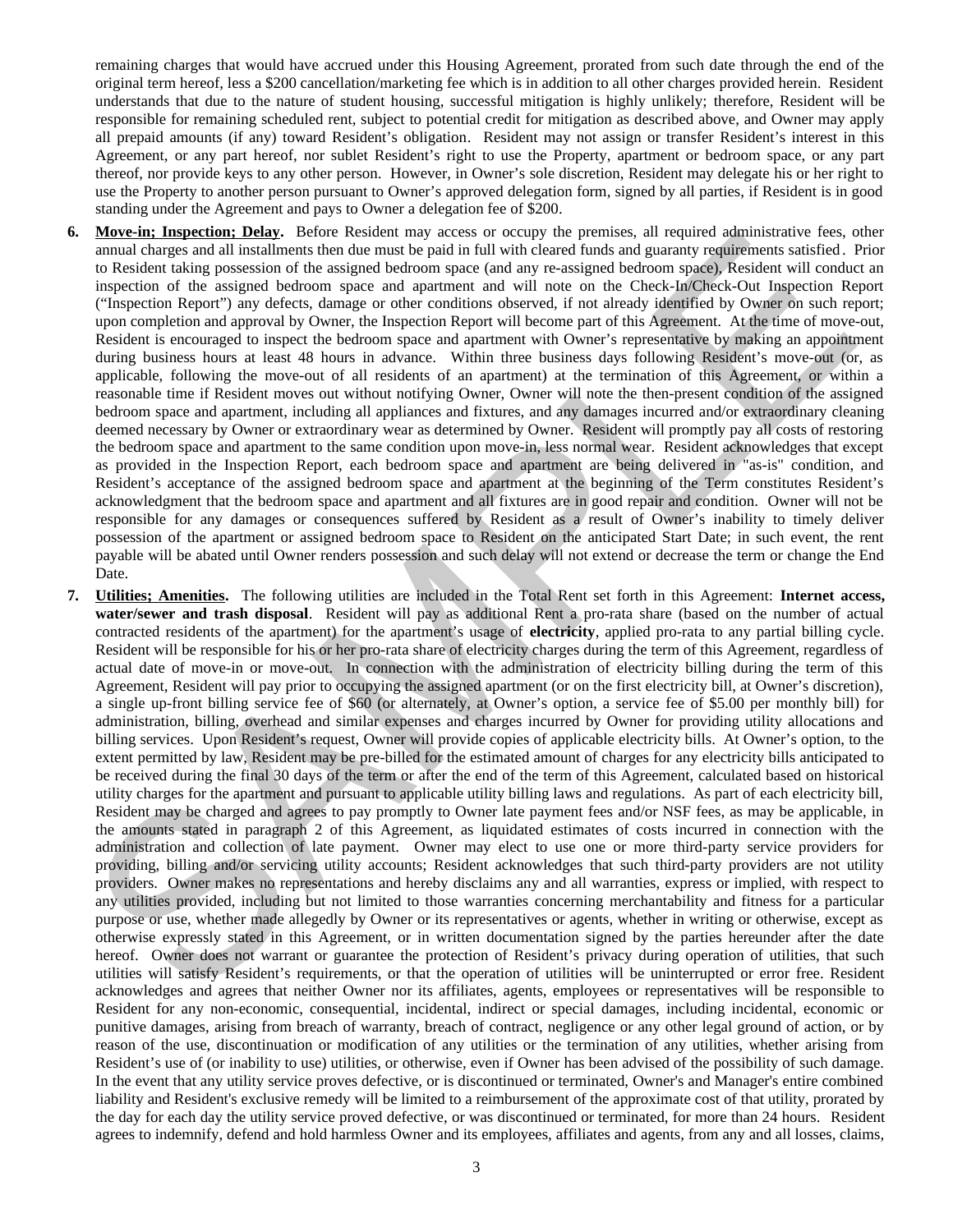damages, expenses, other liabilities and causes of action of every nature, including attorney fees, which arise, directly or indirectly, in connection with: (i) violation by Resident of any laws, ordinances, regulations or rules regarding the utilities; or (ii) illegal or inappropriate use of the utilities. Any damage or loss to any utility devices during Resident's occupancy will be charged to Resident (and the other resident in the apartment, as applicable) at the replacement cost. Management will establish schedules and policies for the use of recreation facilities, amenities and other common spaces. Owner may add, remove, close (temporarily or permanently), upgrade or modify any of the recreation facilities, amenities or common spaces in Owner's discretion, without notice or compensation; provided that if this Agreement expressly includes a separate Amenity Fee, Resident's sole remedy will be limited to a pro-rata credit of such Amenity Fee for the period a covered amenity is closed or fully unavailable.

- **8. Required Liability Insurance; Personal Property**. During the full term of the Housing Agreement, Resident agrees to obtain and maintain at Resident's expense a policy of personal liability insurance (i.e., renter's liability insurance) from a licensed insurance carrier in the United States, with coverage of at least \$100,000 per occurrence at actual replacement cost, covering Owner's losses of any kind arising from fire, smoke or water and caused by Resident's negligence and/or by Resident's animal. The liability insurance requirement and the existence or limits of any such insurance will not reduce or supersede Resident's obligations under this Housing Agreement, except to the extent Owner charges and Resident pays for a waiver of this insurance requirement as provided below. Resident is not obligated to purchase insurance from any specific provider and may arrange its own personal liability insurance policy from any insurer of Resident's choosing meeting the requirements of this paragraph, in which case Resident agrees to provide written proof of the required personal liability insurance coverage, including causing Owner and Manager to be listed as named interested parties on such insurance coverage, by mailing the proof of insurance to P.O. Box 18999, Atlanta, GA 31126-1399. Owner will provide instructions prior to move-in for submitting proof of insurance or purchasing a compliant insurance policy; Resident's failure to comply with these insurance requirements will be a breach by Resident with Owner reserving its remedies but will not give Resident any right of termination. If Resident fails or chooses not to provide sufficient proof of compliant personal liability insurance to Owner by the Start Date, or if Resident's insurance is cancelled during the term of this Housing Agreement, then Owner may, at its option, waive Resident's obligation to provide such insurance and obtain its own coverage in Owner's name for the same limited risks (up to \$100,000 per occurrence from fire, smoke or water damage caused accidentally by Resident's negligence and/or by Resident's animal) at Owner's expense; in such case, Resident agrees to reimburse Owner at the cost of \$12.00 per installment as additional Rent during the remaining term of this Agreement, of which Owner will retain \$5.00 per installment as an administrative fee and use the remaining \$7.00 per installment to procure such insurance for itself. This waiver is not insurance, does not release Resident from liability for other damage or causes and does not cover Resident's personal property. Owner strongly recommends that Resident maintain insurance covering Resident's personal property or belongings, which Resident may elect to purchase. Neither Owner nor any of its employees, representatives or agents assumes any liability, directly or indirectly, for loss or damage to the personal property of Resident or others by fire, theft or any other cause. Any personal property remaining in the bedroom space and/or apartment at the end of the Term or after earlier termination of this Agreement will be considered abandoned by Resident and may be disposed of by Owner at the risk and expense of Resident, with Owner maintaining a landlord's lien for unpaid rent as provided by law. Owner will not be liable or responsible for storage or disposition of the Resident's personal property. If there are multiple individuals comprising Resident, then all references to and obligations of Resident in this paragraph 8 will apply to each such individual, separately. Required Linking harmonic Personal Penerty. During the bill limit of the Housing Aperasy Research Resident age. Sollid School per constrained the bill limit of the Housing Apera Color Personal Resident Associates and the
- **9. Responsibility for Damage. Resident is solely responsible for any damage, defacement or loss within the assigned bedroom space. All assigned residents of an apartment are jointly and severally responsible for any damage, defacement or loss to common areas, other parts of the facility, fixtures or appliances, except for the portion of damages over \$100,000 where it is finally established that Resident or one or more other residents of the apartment were solely at fault for the entire loss, in which case such person(s) will be solely responsible.** Resident is fully responsible for the conduct of Resident's guests, visitors, licensees and invitees ("Guests"), including without limitation harm to individuals or damage or defacement of any part of the Property or its fixtures or property of third parties (including other residents) by such Guests.
- **10. Prohibitions.** Illegal drugs, firearms, weapons or explosives of any kind are strictly prohibited anywhere on or about the Property, including individual apartments and bedroom spaces (except government-issued service weapons carried by duly deputized law enforcement personnel). No gas or charcoal grill, nor any other open flame cooking or heating device, may be stored or used on any balcony, deck and/or patio at the Property or within 25 feet of any building, except permanently installed community grills provided by Owner. Resident will, and will cause Guests to: (a) comply with all federal, state, county and city laws, ordinances and/or regulations, including without limitation those relating to controlled substances and alcoholic beverages; (b) not act in any way that endangers the Property or the safety of any person, or that is intended to facilitate criminal activity; (c) not engage in disruptive conduct or allow any noise loud enough to be heard outside the apartment or in neighboring apartments assuming doors and windows were closed; (d) not place or keep any trash outside of the apartment, including on any balcony, deck or patio; (e) not damage, take or possess any property belonging to others without express consent; (f) not tamper or interfere with smoke detectors, sprinklers or fire alarms; (g) not injure the reputation of the Property or its residents, (h) not act or fail to act in any way that would cause an increase in the rate of insurance at the Property; (i) not engage in any activity which interferes with or decreases the use and enjoyment of the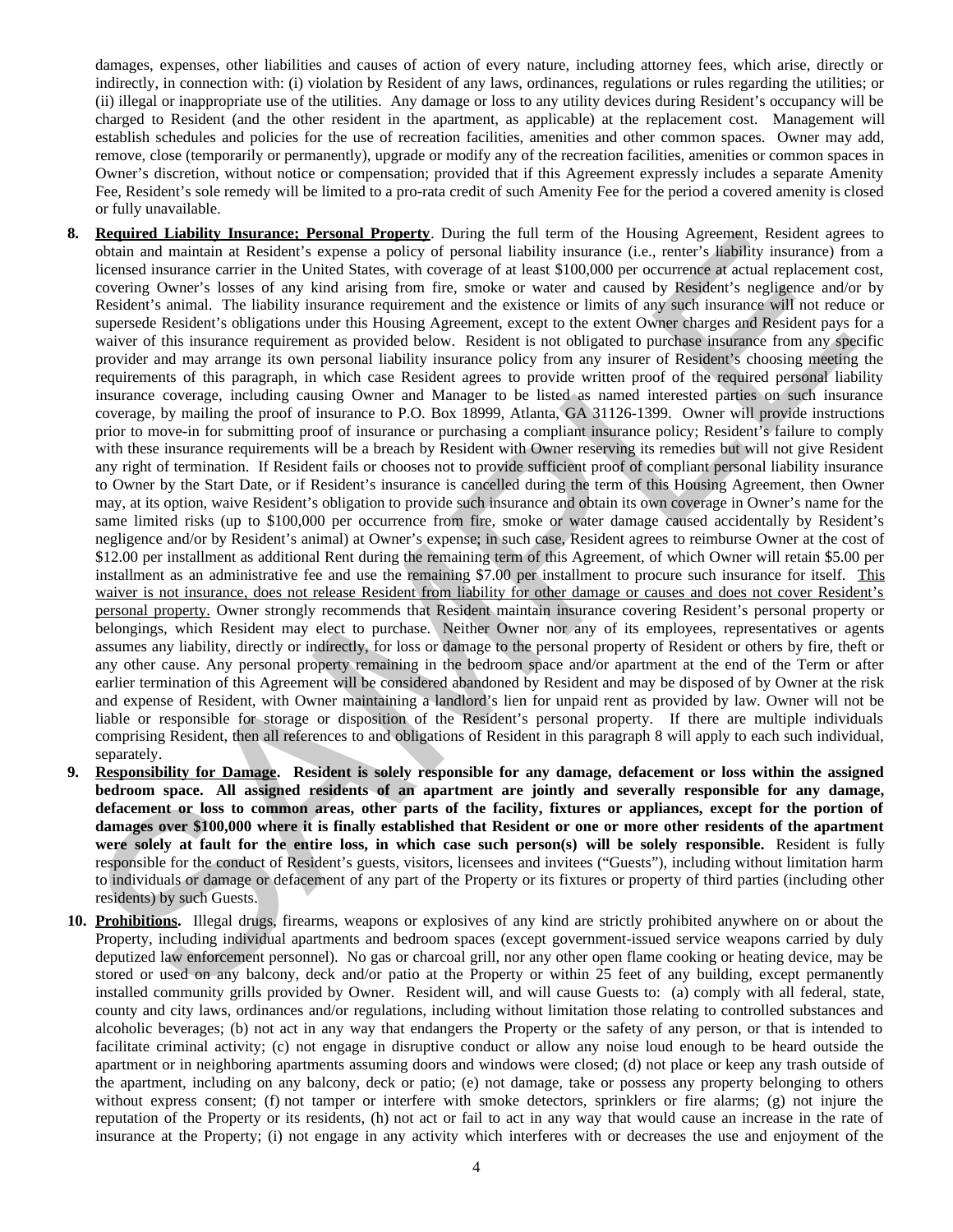Property by other residents; and (j) otherwise obey the Community Policies and other rules applicable to the Property. Any single violation of any of the foregoing will be considered a material breach of this Agreement and will be good cause for immediate termination of the Agreement with all applicable charges due.

- **11. Cleanliness and Safety; Entry.** Resident agrees to maintain the assigned bedroom space, the apartment and the common areas of the Property in a clean, safe and sanitary condition, to exercise all due care in the use of same, and to cooperate fully with the Property pest control program as requested. Resident will be responsible for the cost of treatment for bedbugs and similar pests to the extent Owner's pest control vendor reasonably determines that an infestation has originated within Resident's assigned space and during Resident's occupancy. Resident will place all trash in provided receptacles and will be responsible for the cost of cleaning the interior or exterior of the apartment if not kept in sanitary condition. When outdoor temperatures are below 40 degrees Fahrenheit, Resident will keep the apartment's heat turned on to prevent frozen or burst pipes, including during vacations. When outdoor temperatures exceed 85 degrees Fahrenheit, Resident will keep the apartment's air conditioning turned on and set to a reasonable temperature to prevent mold or mildew growth, including during vacations. Owner and its agents, employees and contractors may enter any apartment and bedroom space to perform routine maintenance, pest control, inspections, showings and other ordinary functions, provided that Owner will provide advance notice to residents of an apartment before such entry. Owner reserves the right to enter an apartment and any bedroom space without prior notice (including a passkey and/or disarming the alarm or other means of entry if locks have been changed) for emergency maintenance or repair purposes, or when there is reasonable cause to believe that a situation exists that could cause danger to life, safety, health or property. Owner may confiscate any item deemed to cause a danger and is under no obligation to pay compensation for or to return such items.
- **12. Residential Use; Pets.** The bedroom space and apartment may be used solely for private residential purposes and no other purposes. Resident may not carry on any business or other enterprise from the bedroom space or apartment, nor use any Owner-provided Internet connections for business purposes. Resident may place no signs, placards or other advertisement of any character in the bedroom space or apartment, nor display anything in an apartment or bedroom space that is visible from outside the Property or the apartment. Resident may not store at the Property or connect to a Property electrical outlet any mobility device owned by a third party. Pets are permitted in or about the Property only in specified building areas as Owner may in its discretion permit, in each case only following Owner's signature on a Pet Addendum for a single dog or cat per designated apartment, which requires payment of a mandatory fee. All other pets are prohibited anywhere at the Property, except fish in small tanks to the extent approved by Owner in its sole discretion. Violation of the pet policy will subject Resident to deep-cleaning and daily administration fees in Owner's discretion and may be considered as a termination of this Housing Agreement by Resident with fees due and accelerated (to the extent permitted by law) as provided in paragraph 5.
- **13. Guests; Occupancy Limits.** No more than one person may occupy a bedroom space, except for minor children for whom the Resident is the parent or legal guardian (further subject to apartment occupancy limits), with Owner's consent and with consent of apartment-mates as applicable. If Resident desires to have an Overnight Guest (any person staying in the Resident's assigned bedroom space or apartment for more than three total nights in any 30-day period), then Resident must register the Overnight Guest(s) with Owner. Resident may not have Overnight Guest(s) for more than three consecutive nights, nor for more than six total nights in any 30-day period. In the event any unregistered or unauthorized Overnight Guest(s) are identified to be in or using an apartment or bedroom space, Owner may assess against the Resident a fee of \$60 per night, in addition to the right of Owner to declare Resident in material breach of this Agreement and pursue other available remedies. Although Resident may have Guests from time to time, Owner reserves the right to restrict the number of persons permitted in or about an apartment at any time in Owner's discretion, to protect safety and the quiet enjoyment of other residents. Guests may park only in designated guest parking areas, if any, and no Guest's vehicle may remain at the Property for more than three days. is tenserates are better and any of the greater statestic scattering and any of the present of the cost are entropy of the state of the cost are entropy in the state of the cost are entropy in the state of the state of th
- **14. Parking.** Owner grants to Resident one non-exclusive, undivided limited permit to use any one marked parking spot at any given time in the Property's parking lot (subject to handicap and reserved parking restrictions), for the sole purpose of parking one personal, non-commercial vehicle, and for ordinary access to and from such parking lot over marked driveways. The parked vehicle must be properly registered and licensed and may not create a safety hazard. Vehicles improperly parked or appearing abandoned may be towed at the vehicle owner's expense. This paragraph creates a limited use license and not a bailment. Resident assumes all risk and responsibility for damage to the vehicle and any personal property contained in it, and the vehicles or other personal property of others, in connection with any use of parking areas. Unauthorized or improperly parked vehicles will be towed at the risk and expense of the vehicle owner. Owner is not responsible for any damage to vehicles or property contained in vehicles. Owner reserves the right to revoke or restrict parking rights in the event Resident violates this paragraph or the Agreement.
- **15. Smoking. Magnolia at Auburn is an entirely smoke-free facility.** Smoking or vaping inside any apartment, hallway, elevator, breezeway, stairwell, balcony, patio or other indoor or adjacent area by Resident or his or her Guest(s), or in any clubhouse or common area, or immediately outside any building at the Property, is prohibited. In the event that Resident or any guest smokes, burns candles, burns incense or engages in any other activity which could result in particles and/or smoke which tend to cause staining or odor on walls, carpets or other portions of the premises, a persistent odor in the apartment that necessitates ductwork cleaning or the removal of carpet and padding despite an apparent clean appearance, all such damage and repair cost will be considered extraordinary damage beyond normal wear and tear and is the responsibility of the Resident.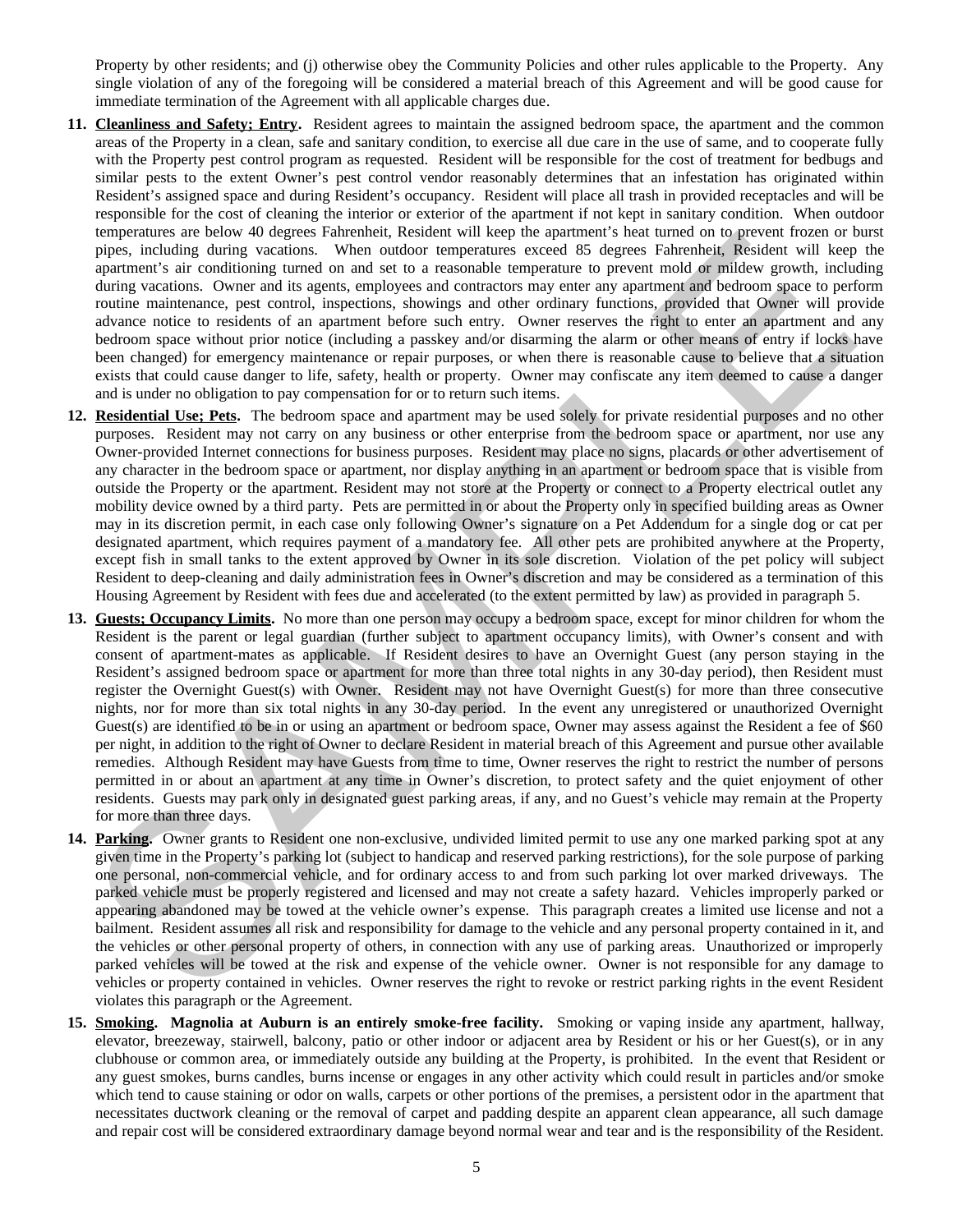Therefore, Resident agrees that **any** smoking in an apartment will subject the residents to a collective minimum deep-cleaning fee of \$250, plus any additional costs of cleaning or repair in connection with smoking or other smoke-related damage, in addition to Owner's other remedies for breach of this Agreement.

#### **16. Maintenance, Alteration and Repair**

- (a) Resident is responsible for and agrees to take good care of the premises, fixtures and all common areas. Resident may not remove any of Owner's property and will not perform any repairs, upgrades, painting, wallpapering, electric changes or other alterations of the premises without prior written consent from Owner. Resident will be responsible for damage from waste stoppages caused by foreign or improper objects or improper use in lines serving bathrooms, damage to fixtures, appliances, doors, windows, screens, damage from water faucets left on or from doors left open, and repairs or replacements to alarm devices necessitated by misuse or damage by Resident and/or guests. Extraordinary appliances or furnishings such as satellite dishes, hot tubs, pool tables, water beds or high utility-consuming devices may not be installed or placed on the premises or anywhere at the Property without Owner's prior written consent, in its sole discretion.
- (b) In the case of a malfunction of any utilities or damage by fire, water or similar cause, or any water leak, suspected mold or microbial growth, electrical problem, broken glass, broken lock or any other condition that Resident reasonably believes poses a hazard to health and safety, Resident must promptly notify Owner in writing. Owner will act with reasonable time and diligence in making repairs and reconnections; Resident may not withhold or reduce payment of rent or other charges during such time. Maintenance and repair requested by Resident will generally be performed between 8am and 8pm, unless the work is considered an emergency, in which case work may take place at any time. Owner may temporarily disconnect equipment or utilities to avoid property damage and/or to perform repairs requiring such interruption, in Owner's sole discretion. Owner will not be liable for any inconvenience, discomfort, disruption or interference with Resident use of the premises because of ongoing repairs, alterations or improvements to the Property or any apartment.
- (c) Following move-in, Resident is responsible for providing and changing all light bulbs and batteries (for smoke detectors and remote controls) in the assigned apartment. A written maintenance report requesting assistance in changing these items may be submitted for maintenance staff assistance, with extra charges payable by Resident as applicable per Owner's published rates. From time to time, maintenance staff may enter the assigned apartment with or without notice to inspect and change furnace filters and to provide pest control.
- **17. Management; Community Policies.** Owner may retain employees and management agents from time to time to manage the Property, and Owner's agent may retain other employees or contractors. Resident, on behalf of himself or herself and his or her Guests, agrees to comply fully with all directions from Owner and its employees and agents, and the rules and regulations (including all amendments and additions thereto, except those that substantially modify the Resident's bargain and to which Resident timely objects) as contained in this Agreement and the Community Policies of the Property. **The Community Policies are available at https://magnolia-auburn.com/policies.pdf or on request from the management office and are considered part of this Agreement.**
- **18. Breach by Resident.** Upon any breach by Resident of this Housing Agreement or a prior agreement between Resident and Owner or its affiliates, including community policies, Owner may without separate demand or notice except as provided by law, and in addition to other lawful remedies, do any one or more of the following: (i) collect any charge under this Housing Agreement or community policies, including reimbursement for costs of collection; (ii) terminate this Housing Agreement and/or Resident's right to occupy the premises, and/or institute an action for eviction; (iii) sue to collect all past due charges and/or unpaid rent and other charges which would become due through the End Date or until the bedroom space and all other bedroom spaces at the Property have been filled, with recovery by Owner of any discrepancy in rent rate and any expense incurred in obtaining the new resident contract; (iv) report any information to credit reporting agencies. Without limitation, Owner may terminate this Agreement for non-payment of rent or other charges, or upon any conduct by Resident that is prohibited by or in breach of this Agreement, or if, in the reasonable judgment of Owner, continued residency will or may be detrimental to the educational process or the health, safety and/or welfare of the other residents of the Property or any of the Property's personnel. Upon any termination as described in this paragraph, Resident: (a) must fully vacate the bedroom space and apartment (including removing all personal belongings) within the time provided in the written notice given by Owner, and will have no further use of or access to the Property, the assigned apartment or bedroom space; and (b) will be fully responsible for all rent and other charges as if the Agreement had been terminated by Resident as described in paragraph 5. Owner's termination for breach will not limit its claim for damages resulting from Resident's breach. Owner's acceptance of rent or other payment following notice to vacate or during the pendency of a legal action will not waive or diminish Owner's rights under this Agreement or law unless separately and expressly agreed by Owner. replacements to aim flowice forests and the prints or dumage by Resident and/or guess. Examplements of aim diversion of the present and the property without Owner's prior within consent, in its discussion of the present of
- **19. Assumption of Risks; Liability.** Resident ASSUMES ALL RISKS associated with use of the Property, and to the full extent permitted by law, agrees to hold harmless, release, defend and indemnify Owner and its affiliates, members, partners, officers, agents, management company and its and their respective employees ("Released Parties") from all loss, liability and/or claims for injury, illness or death to persons or damage or theft to property arising in whole or in part from: (i) the negligent acts, omissions or intentional wrongdoing of Resident or his/her Guests; or (ii) the use, occupancy, presence at or other interaction with the Property or any part or contents thereof by Resident or his or her Guests, including without limitation those injuries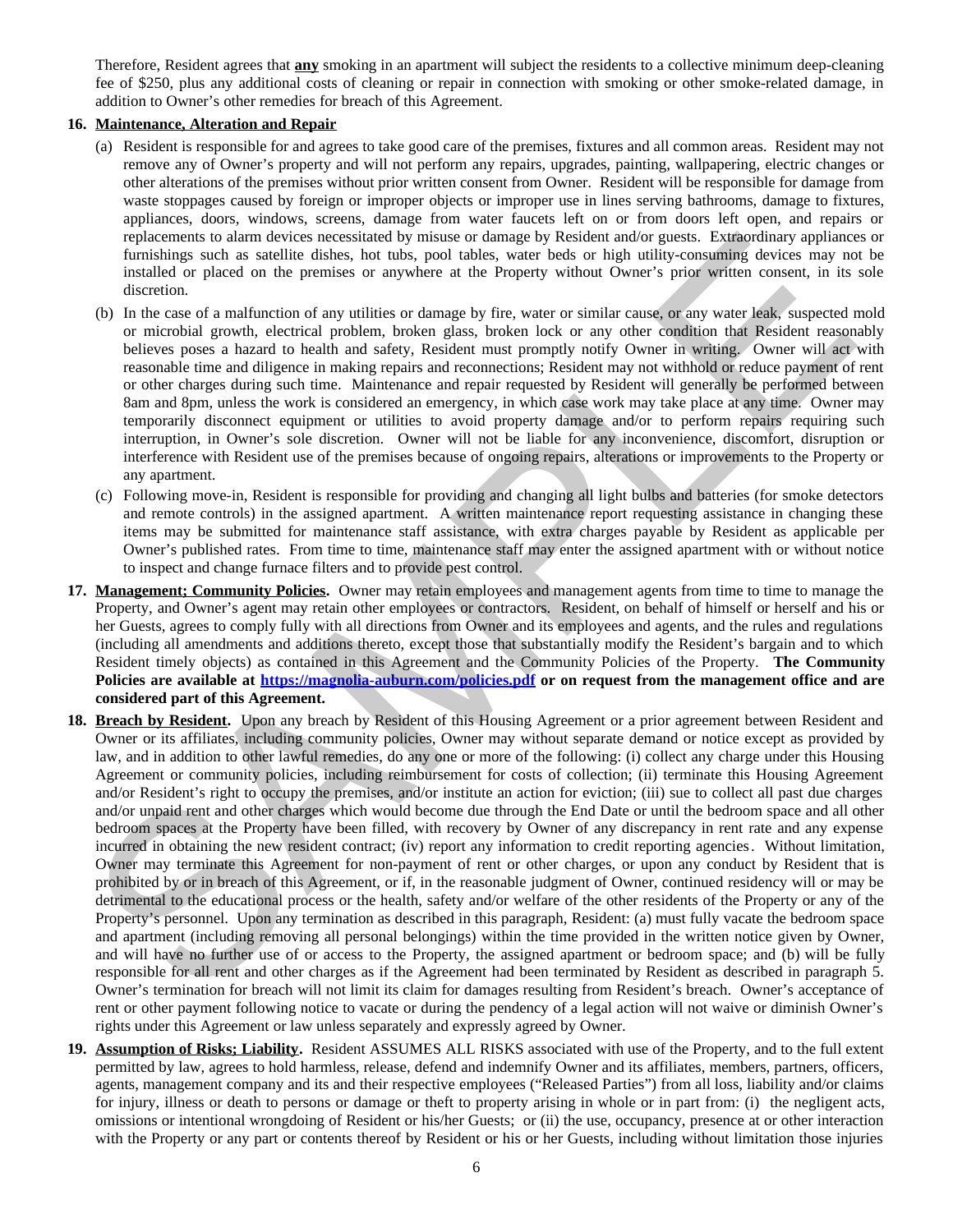and damages caused by a Released Party's alleged or actual negligence or by breach of any express or implied warranty. The Released Parties will not be liable for injury, damage or loss caused by criminal conduct of other persons, including theft, assault, vandalism or other acts of third parties. Resident agrees to indemnify each Released Party for any injuries to Resident or any Guest or other person or property that arises in connection with occupancy or use by Resident or any Guest of Resident. Resident further agrees to reimburse, indemnify and hold harmless Released Parties from any and all claims, lawsuits, actions, costs, damages (including liquidated damages as specified) or losses, including reasonable attorneys' fees and costs and expenses, that a Released Party incurs or may incur as a result of any breach of this Agreement by Resident. The forgoing will be binding to the fullest extent permitted by law.

- **20. Safety Precautions.** Resident acknowledges that neither Owner nor any of its agents, employees or representatives has made any representations or warranties, either written or oral, concerning the safety of the Property, the bedroom space or any apartment, or the effectiveness or operability of any security devices or safety, health or security measures at the Property, the bedroom space or any apartment. Resident acknowledges that Owner neither warrants nor guarantees the safety or security of residents or their Guests against any criminal or wrongful acts of third parties. Resident and his or her Guests are responsible for protecting their own respective person and property and hereby release Owner and its agents, employees and representatives for any and all damage to person and property. Owner's safety measures are neither a warranty of safety nor a guaranty against crime or of a reduced risk of crime. Resident acknowledges that security devices or measures may be changed or removed by Owner without notice or compensation, and/or may fail or be thwarted by criminals or by electrical or mechanical malfunctions. Therefore, Resident acknowledges that he or she should not rely on such devices or measures and should take steps to protect himself or herself and his or her existing property notwithstanding these devices. Resident agrees to immediately notify Owner's representative of any malfunctions involving locks and life-safety building components. Should Resident become seriously injured or imperiled at the Property, Resident authorizes Owner and its agents to call 911 Emergency at Resident's expense, without legal obligation to do so. any representations or warranties, eine wenter or call, concerning the safety dial the trieperty that between the control of the same of the same of the same of the same of the same of the same of the same of the same of
- **21. Abandonment.** If the assigned bedroom space or an apartment is abandoned or Resident's right to use them has been terminated, Owner may, without notice, secure the bedroom space and/or apartment with new locks, store or dispose of any personal property left in the bedroom space or apartment by Resident or Resident's Guests, and re-assign the bedroom space and/or apartment to others for use. Any such abandoned property or personal possessions shall be stored and disposed of by Owner as provided by law. Owner, in its sole reasonable discretion in accordance with applicable law, will determine when a bedroom and/or apartment is abandoned, which may take into consideration any one of the following: the removal of personal property from the bedroom space other than in the usual course of continuing use, the failure to pay housing charges or other charges, discontinuance of any utility service, and failure to respond to any notices, phone calls, or correspondence from Owner or its representatives.
- **22. Vacating at End of Term; Renewal. This Agreement does not automatically renew, and Owner is not obligated to renew it.** Owner reserves the right to contract with others for the premises at any time, for occupancy commencing after the End Date. Upon termination or expiration of this Agreement for any reason, Resident will immediately vacate and relinquish the bedroom space and entire apartment, and all of Owner's fixtures, in a clean and sanitary condition, including removing all trash. Resident will pay all utility and service bills to the bedroom space and apartment (except those provided by Owner as specified above) and cancel all utility accounts in the name of Resident. Resident will return to Owner all keys issued to Resident by Owner. If all keys issued to Resident are not returned promptly to Owner, Resident will pay all costs associated with re-keying or reprogramming locks for the bedroom space and/or apartment, along with the cost of key replacement. If Resident fails to vacate the bedroom space and apartment by the end of the Term or upon earlier termination of the Agreement, Resident will pay agreed holdover charges equal to three (3) times the daily pro-rated housing charges during the Term (but not more than the amount provided by law), plus associated expenses, including attorneys' fees. In no event after termination or expiration of this Agreement will it be deemed to be renewed or extended.
- **23. Renewal of Residency**. If this Housing Agreement is a renewal of Resident's residency at the Property to follow the expiration of another valid agreement with an End Date that is no more than one day earlier than the Start Date of this Housing Agreement, then: (a) the Start Date of this Housing Agreement will be deemed to take place simultaneously with the expiration of the prior agreement, so that this Housing Agreement begins immediately upon the expiration of the term of the prior agreement; and (b) if Resident is assigned by Owner to a different apartment or bedroom for the new term under this Housing Agreement, Resident agrees to relocate promptly to the newly assigned space and to relinquish occupancy of the prior space on the date specified by Owner.
- **24. Casualty Loss.** If in Owner's reasonable judgment the premises or the Property is materially damaged by fire or other casualty, Owner may terminate this Agreement within a reasonable time after such determination, by written notice to Resident, in which case Owner will refund prorated, pre-paid rent and all deposits less lawful deductions unless Resident and/or Resident's guest(s) caused the casualty, in which case all funds on account will be applied to all applicable charges related to the damages and Resident will be responsible for the balance of all charges for repairs. If following a fire or other casualty Owner does not elect to terminate this Agreement, Owner will rebuild the damaged areas within a reasonable time, and during such reconstruction, Resident will be provided a reasonable rent reduction for the unusable portion of the premises unless Resident and/or Resident's guest(s) caused the casualty.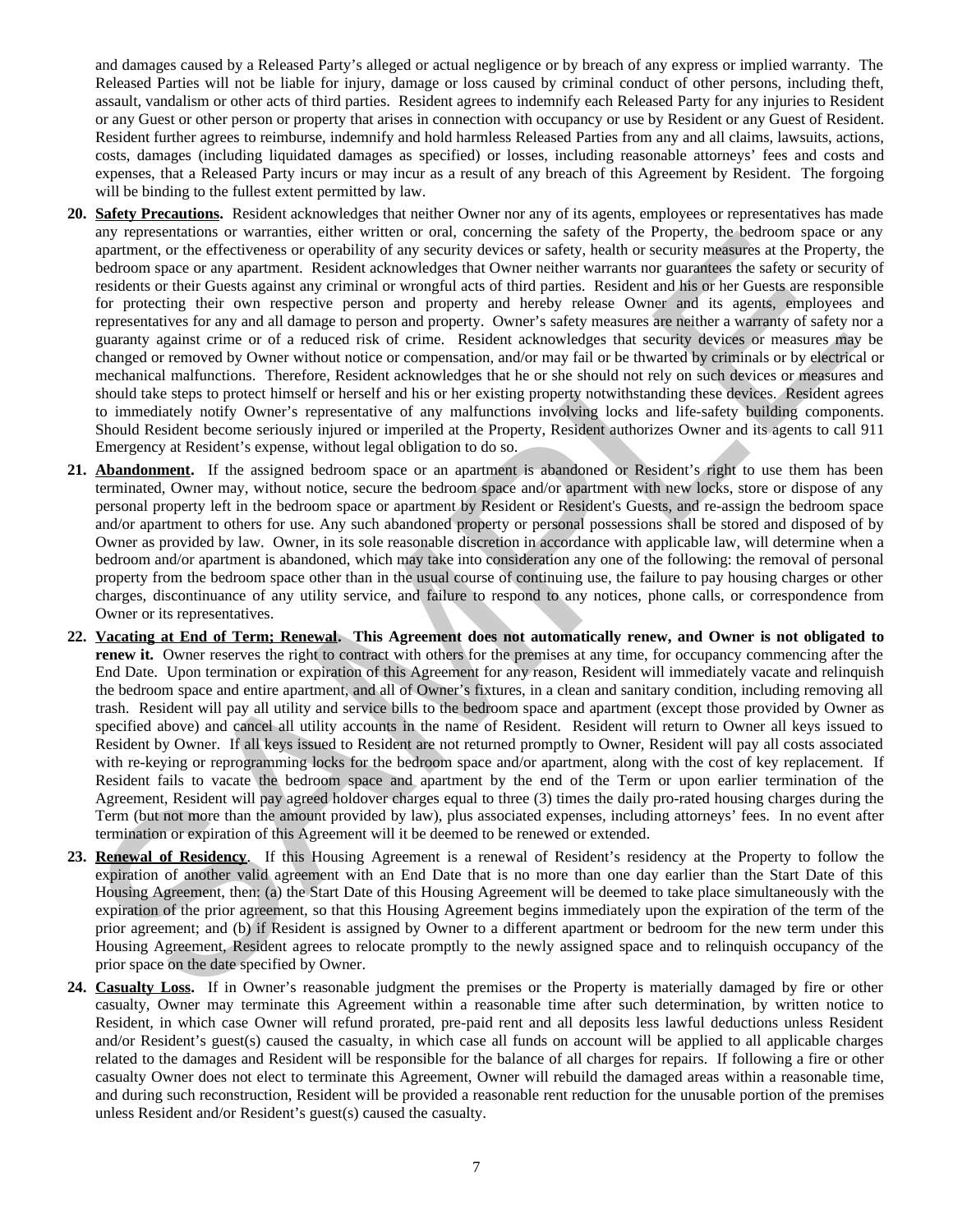- **25. Guarantor Information, Notice.** Owner reserves the right to notify any Guarantor of any action taken or notice given with regard to Resident under this Agreement. If Resident or Guarantor has supplied information by means of an application for residency, guaranty of payment or other documentation, Resident and Guarantor, as the case may be, represent that such information is true and correct and given voluntarily and knowingly. Owner and its management agent reserve the right to release any such information and/or Resident's account history to law enforcement, government officials, lenders and prospective purchasers of the Property, or to the court in any legal proceeding.
- **26. Use of Likeness**. As part of the consideration for this Housing Agreement, Resident authorizes Owner and its affiliates to make photographs and video recordings of Resident in community and resident amenity areas, and irrevocably grants Owner and its affiliates a royalty-free license to use Resident's image and likeness for all lawful purposes, including promotional purposes in advertising, video, web, social media and other formats.
- **27. Multiple Bedroom Spaces.** If this Housing Agreement expressly identifies more than one bedroom space in a multi-bedroom apartment as assigned to Resident on page 1, then: (a) references to a "space" or "spaces" will be deemed to refer to all of the spaces assigned to Resident, or to the entire apartment if all of the bedrooms in an apartment are assigned to Resident; and (b) if Resident is assigned fewer than all of the bedroom spaces in an apartment, use of common areas will continue to be shared with other residents of the apartment and any calculation of Resident's share of any charges assessed pro rata to all residents of an apartment will be made by dividing the number of bedroom spaces assigned to Resident by the total number of occupied bedroom spaces within the apartment.

## **28. DISPUTE RESOLUTION; MANDATORY ARBITRATION; CLASS-ACTION WAIVER.**

- (a) Claims Subject to Arbitration. Except as expressly provided below, the parties agree that to the fullest extent permitted by applicable law, any dispute arising out of or relating in any way to this Agreement or a similar prior agreement, the Property or the relationship between Resident and Owner or Manager (including matters occurring prior to the date of this Agreement and disputes also involving third parties) (collectively, "Claims") will, at the election of either party, be resolved by arbitration, including any dispute about arbitrability, such as scope and enforceability.
- (b) Arbitration Process. Any arbitration will be conducted pursuant to the applicable rules (the "Arbitration Rules") of the American Arbitration Association, as modified herein, to the extent such modifications are not prohibited by the Arbitration Rules. The arbitration will be conducted in Birmingham, Alabama. The parties will select a single arbitrator, but in the event that the parties are unable to agree, the arbitrator will be appointed pursuant to the Arbitration Rules. The arbitrator will be a practicing attorney with significant expertise in litigating and/or presiding over cases involving the substantive legal areas involved in the dispute. The parties to the arbitration will not request, and the arbitrator will not order, that any discovery be taken or provided, including depositions, interrogatories or document requests, except to the extent the amount in controversy exceeds \$50,000. The arbitration will be concluded within three months of the date the arbitrator is appointed. The arbitrator's findings, reasoning, decision, and award will be stated in writing and based upon applicable law. Judgment on the arbitration award may be entered in any court having jurisdiction. In the event that the arbitration results in an award which imposes an injunction or contains a monetary award in excess of \$100,000, the award will be reviewable on appeal initiated by filing notice of appeal with the AAA office within 30 days of the award, governed by the AAA Optional Appellate Arbitration Rules and conducted by a panel of three new arbitrators, ruling by majority, under the procedure for appointment from the national roster of arbitrators. Unless the applicable Arbitration Rules require otherwise, arbitration fees and costs will be shared equally by the claimant(s) and respondent(s), respectively, in any arbitration proceeding. Should the AAA be unavailable, unable or unwilling to accept and administer the arbitration of any claim under these arbitration provisions as written, the parties will agree on a substitute arbitration organization, such as JAMS, that will enforce the arbitration provisions as written. *Because this Agreement memorializes a transaction in interstate commerce, the Federal Arbitration Act governs the interpretation and enforcement of these arbitration provisions. More information about arbitration, including the Arbitration Rules, is available at www.adr.org or by calling 1-800-778-7879.* **Pursons natural case of Residents** and different expectations and the formation and case of the formation and the content of the system of the system of the system of the system of the system of the system of the system
- (c) Claims Excluded from Arbitration. The following matters will not be subject to arbitration but will instead be adjudicated in the courts of Lee County, Alabama or such other court in which jurisdiction and venue are proper: (a) an action for possession or for injunctive remedies provided under applicable landlord-tenant laws or to enforce intellectual property rights; (b) a suit by Owner or its assignee for collection of amounts owed by Resident under this Agreement; and (c) any claim or dispute for which applicable law (as determined by a binding court decision) or the applicable arbitration rules do not permit arbitration and require adjudication in a specific civil court. Matters within the jurisdiction of an applicable small claims court may also be brought in that court in lieu of arbitration.
- (d) Right to Opt Out of Arbitration. RESIDENT MAY OPT OUT OF THE FOREGOING ARBITRATION PROVISIONS BY SENDING EXPRESS WRITTEN NOTICE (VIA CERTIFIED US MAIL OR RECOGNIZED COURIER SERVICE) ELECTING TO OPT OUT OF ARBITRATION PROVISIONS, WITHIN 30 DAYS OF RESIDENT'S EXECUTION OF THIS AGREEMENT, to: The Scion Group, Attn: Legal Department, 444 N. Michigan Ave., Suite 2600, Chicago IL 60611. Resident will continue to be bound by any other arbitration provision Resident did not out opt of.
- (e) Applicable Law; Attorney Fees. All claims and disputes, including those adjudicated in arbitration or in court, will be governed by the internal laws of the State of Alabama with respect to contracts made or events occurring therein. Unless prohibited by applicable law, the substantially prevailing party in any dispute between the parties (including in